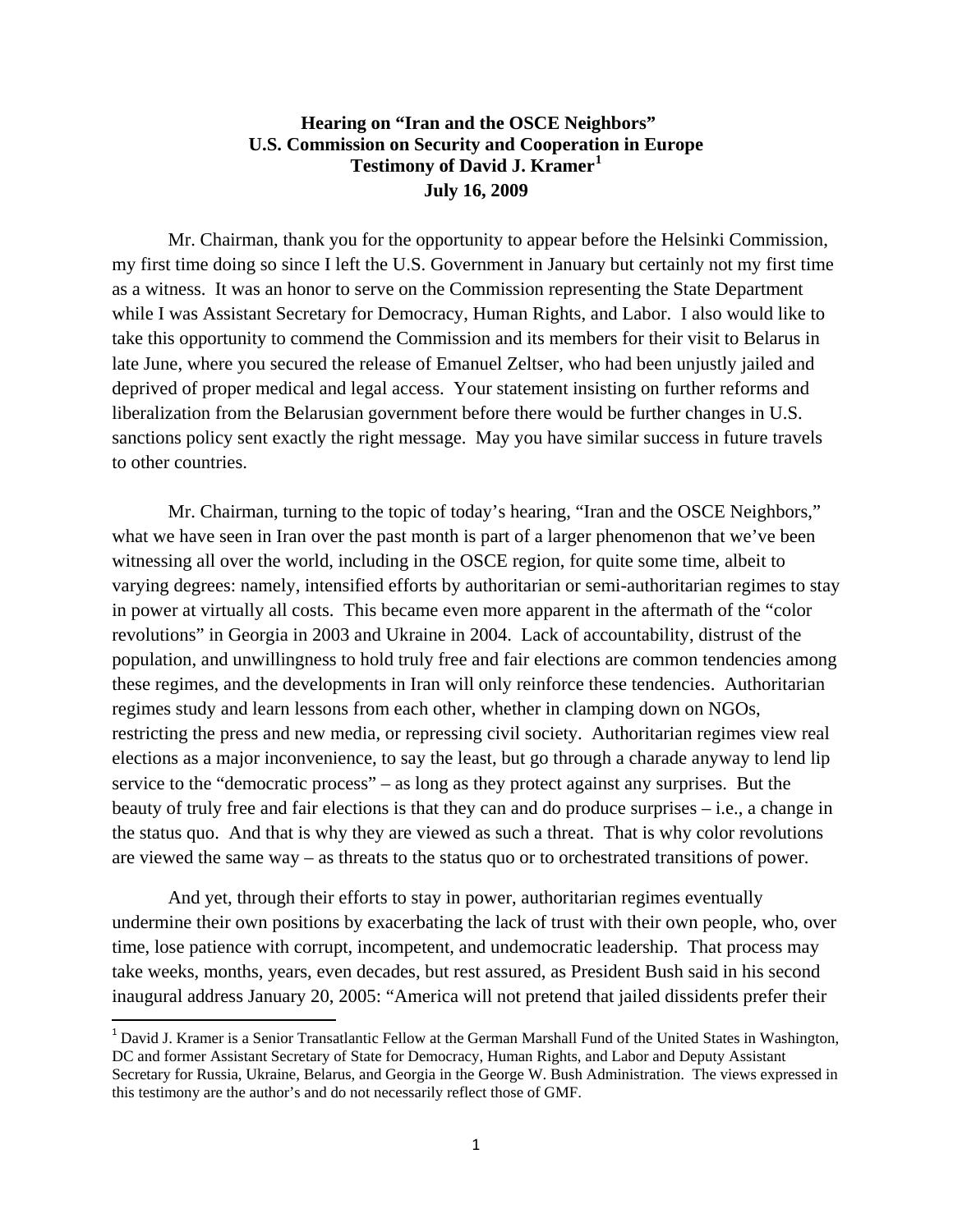chains, or that women welcome humiliation and servitude, or that any human being aspires to live at the mercy of bullies…Eventually the call of freedom comes to every mind and every soul. We do not accept the existence of permanent tyranny because we do not accept the possibility of permanent slavery. Liberty will come to those who love it." It is that inevitability, I hope, that leaders in the region will eventually understand, and that further crackdowns and rigged elections are not the answer.

Mr. Chairman, in preparing for today's hearing I couldn't help but think back to 2004 and Ukraine. Specifically, following a second round of presidential elections in that country in which hundreds of thousands of Ukrainians turned out on Maidan Square to protest what they deemed to be fraudulent election results. On November 24, after then-Prime Minister Viktor Yanukovych was declared the winner of Ukraine's runoff election, then-Secretary of State Colin Powell appeared at the Department's press briefing and delivered a crystal clear message: "We cannot accept this result as legitimate because it does not meet international standards and because there has not been an investigation of the numerous and credible reports of fraud and abuse," he said. "It is time for Ukrainian leaders to decide whether they are on the side of democracy or not, whether they respect the will of the people or not. If the Ukrainian government does not act immediately and responsibly," he went on to say, "there will be consequences for our relationship, for Ukraine's hopes for a Euro-Atlantic integration, and for individuals responsible for perpetrating fraud…"

Then-Senator Joseph R. Biden, at the time the ranking Democrat on the Foreign Relations Committee, said Ukraine's leaders should "immediately invalidate the election results, invite an independent commission to investigate the numerous reports of fraud and protect all peaceful demonstrators." Leaders from other countries joined in: German Chancellor Gerhard Schroeder declared, "There has been massive electoral fraud." Canada echoed Powell's statement by announcing that it, too, did not accept the election results.

Let me be clear: the people who protested on Maidan Square those wintry days in November are the ones who deserve credit for making sure their votes mattered and for producing a positive outcome from the Orange Revolution, as it became known. Still, Powell's words that day in November and the outspokenness of others provided important support not only for a free and fair election in Ukraine but for the principle of free and fair elections around the world.

That we had relations with Ukraine (albeit testy with the outgoing Kuchma Administration) and thus some leverage, that there were credible election observation missions there including from the U.S., and that exit polls showed the challenger Viktor Yushchenko as the real winner are obvious differences from the situation the Obama Administration faced in Iran in June, where we have no diplomatic relations, no leverage, and there were no credible outside observers in place. The Obama Administration also must contend with the nuclear weapons issue with Iran, an issue that the U.S. didn't have to worry about with Ukraine in 2004.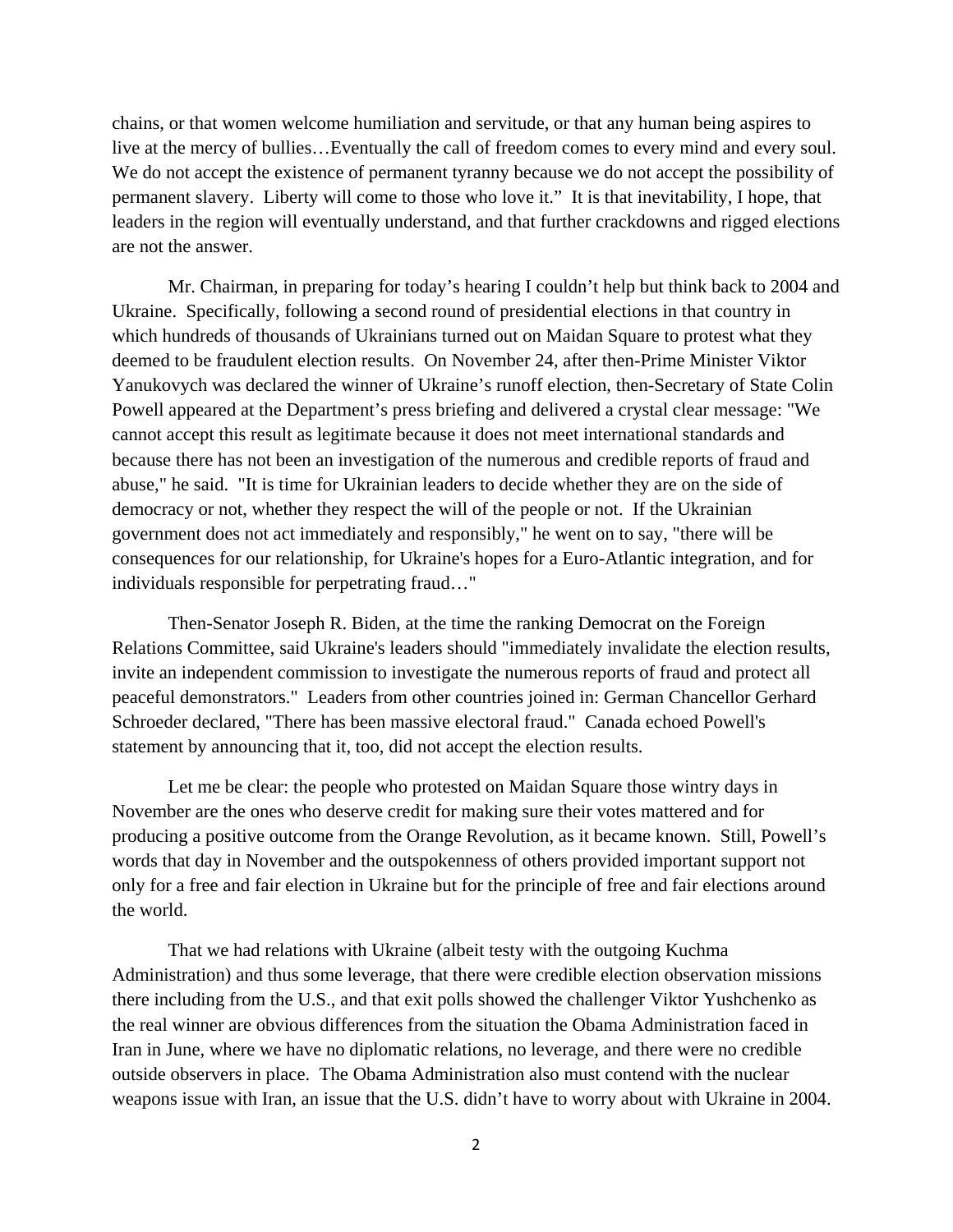Still, even with these significant differences, one is left to wonder what might have been had we taken a similar position toward Iran in June 2009 as we did toward Ukraine in 2004. Yesterday, more than a month after the Iranian election, Secretary of State Hillary Clinton had this to say: "We watched the energy of Iran's election with great admiration, only to be appalled by the manner in which the government used violence to quell the voices of the Iranian people, and then tried to hide its actions by arresting foreign journalists and nationals, and expelling them, and cutting off access to technology. As we and our G-8 partners have made clear, these actions are deplorable and unacceptable."

It is worth noting that following the problems in 2004, Ukraine has held two national elections that have met international standards for free and fair elections. It will hold another presidential election this coming January and has an opportunity to conduct three such free and fair elections in a row, which would make it stand out compared to many of its neighbors. If anything, what has just happened in Iran reaffirms how far Ukraine has come since 2004. Its politics may be frustrating and messy, but today's Ukraine is largely democratic, albeit fragile.

Alas, the same cannot be said for other countries in the region. Two upcoming elections raise particular concerns: Kyrgyzstan which holds presidential elections next week, and Moldova which holds parliamentary elections June 29 that will then determine that country's next president. Developments in Iran will likely be on the minds of authorities in both those countries.

A poor country with few natural resources, Kyrgyzstan was once thought of as the island of democracy in Central Asia before it went through its own so-called color revolution in 2005. Yet, Kyrgyzstan's Tulip Revolution, in which former President Akayev deserted office as crowds gathered in protest, was less a true popular revolution than the transfer of power from what was widely viewed as one corrupt group to another. The current government's inability to meet basic needs – the population endures rolling blackouts, for example – has meant a loss of confidence in Bakiyev and, in turn, in the electoral process. In the lead-up to next week's election, we have seen disturbing developments recently including the mysterious deaths of a leading opposition figure (Medet Sadyrkulov) and a journalist (Almaz Tashiev), harassment and detention of opposition leaders, and the shutting down of broadcasts of Radio Free Europe/Radio Liberty. Notwithstanding the importance of our military base in Kyrgyzstan, we should be stressing to the government that this election is a test of Kyrgyzstan's progress and that failure to pass that test will have a negative impact on our bilateral relations.

Elsewhere in Central Asia, aside from parliamentary elections in Uzbekistan this coming December and in Tajikistan next February and absent the death of one of the region's long-time rulers, there is unlikely to be a precipitating event in these countries that would lead to considerable unrest and opposition demonstrations. And to make sure the lid is kept on against any possible problems, Kazakh President Nazarbayev signed into law last week new controls on the Internet. In a striking irony, the OSCE, which Kazakhstan will chair next year, described this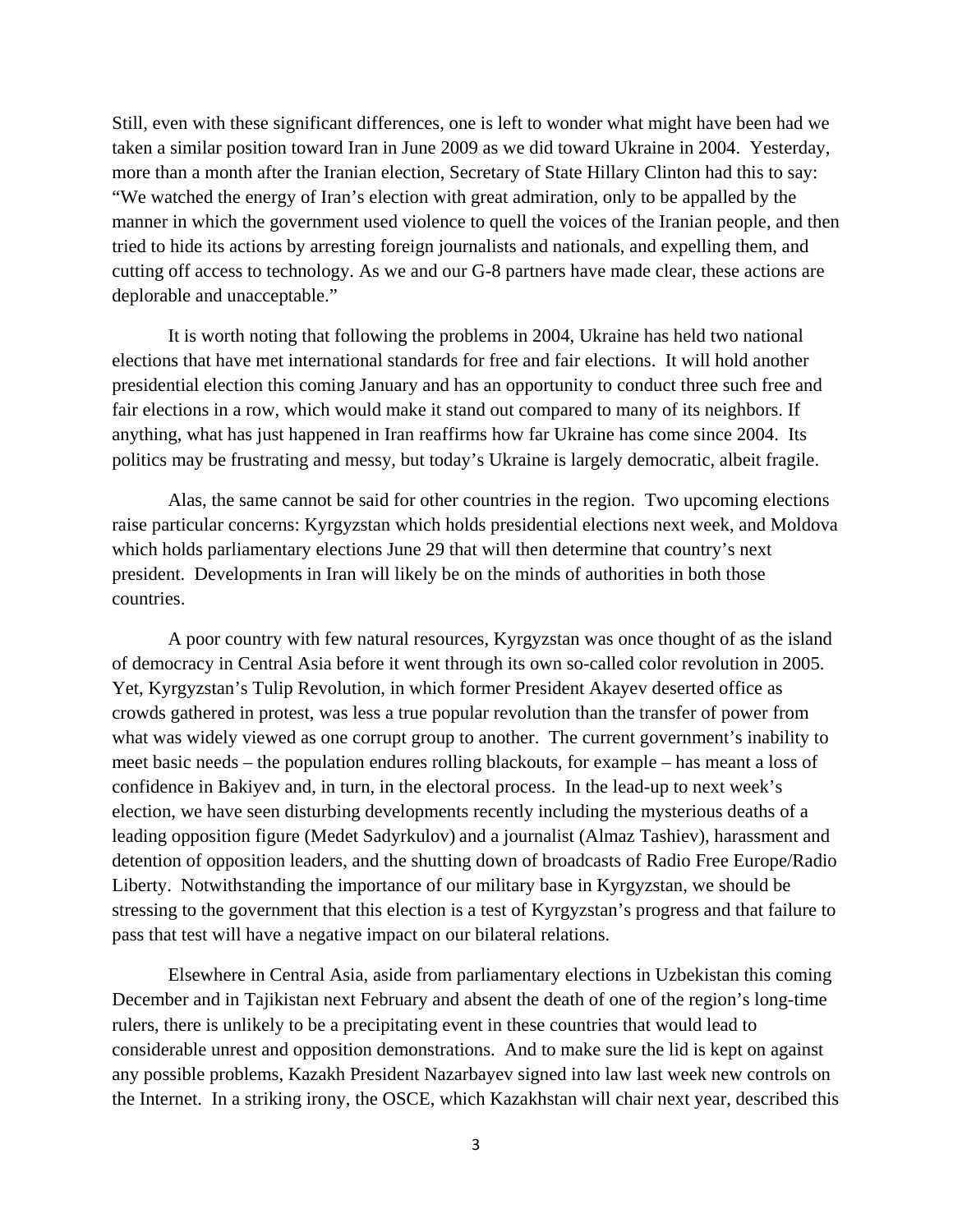new law as repressive and had urged Nazarbayev to veto the bill. This is but one example of a growing number of attempts to control media outlets, including the Internet, in Central Asia, and the recent experience in Iran, where the Internet and text-messaging played a role in the protests, will likely lead to even greater efforts to clamp down. Together with our allies, we need to be pushing back on these disturbing trends.

In Moldova, we saw unprecedented violence and vandalism after the first parliamentary election in April fed by the lack of confidence among many voters, especially younger ones, in a clean electoral process. Unfortunately, one cannot rule out the possibility of a repeat of that situation during the re-run of elections July 29 – albeit not on the scale of what we witnessed in Iran. Many Moldovan voters are fed up with the ruling Communist Party and want change badly enough that they may find unacceptable any outcome that would not lead to different leadership. We should be encouraging transparency in ballot-counting and peaceful protest along with the right of assembly. Stern messages should be conveyed now and throughout the election that a repeat of April's events is unacceptable.

Perhaps the country with the greatest interest in developments in Iran is neighboring Azerbaijan. Roughly a quarter of Iran's population of 66 million people is Azeri; this is approximately twice the size of Azerbaijan's population of 8 million and heightens the importance of events that happen in Iran. The main challenger to Ahmadinejad, who reportedly is not very popular within the Azeri-Iranian community, was Mir Hussein Mousavi, an ethnic Azeri from Tabriz. Still, on June 15, three days after the Iranian election, President Aliyev sent a letter of congratulation to Ahmadinejad, expressing confidence that Azerbaijani-Iranian relations would "continue strengthening to meet our peoples` interests." According to eurasianet.org, Azerbaijan's pro-government television channels offered limited coverage of the post-election protests, reflecting nervousness on the part of the government in Baku. By contrast, print media, especially those affiliated with the opposition, offered significantly more coverage of developments in Iran. The bottom line for the authorities in Azerbaijan, as both the President Aliyev and Foreign Minister Mammadyarov made clear on July 6, was that events in Iran were the "internal affair" of Iran – and certainly were not to be emulated.

For quite some time, however, well before the recent developments in Iran, the Azerbaijani government has taken steps to solidify its control. It closed down broadcasts of Radio Liberty, Voice of America, and the BBC earlier this year despite promises that the broadcasts could stay on during good-faith efforts between the broadcasters and Azerbaijani authorities to negotiate a solution. A March referendum to eliminate term limits for the presidency opens the way for the incumbent, Ilham Aliyev, to remain president-for-life given his control over the political landscape. Despite the release this year of several journalists, others face harassment and detention for seemingly political reasons. Most recently, the Azerbaijani parliament passed legislation, albeit somewhat watered down after protests, that would badly affect NGOs and their sources of funding. If signed by President Aliyev, this law would threaten the activities of many organizations. And just last week, two youth leaders, Adnan Hajizada and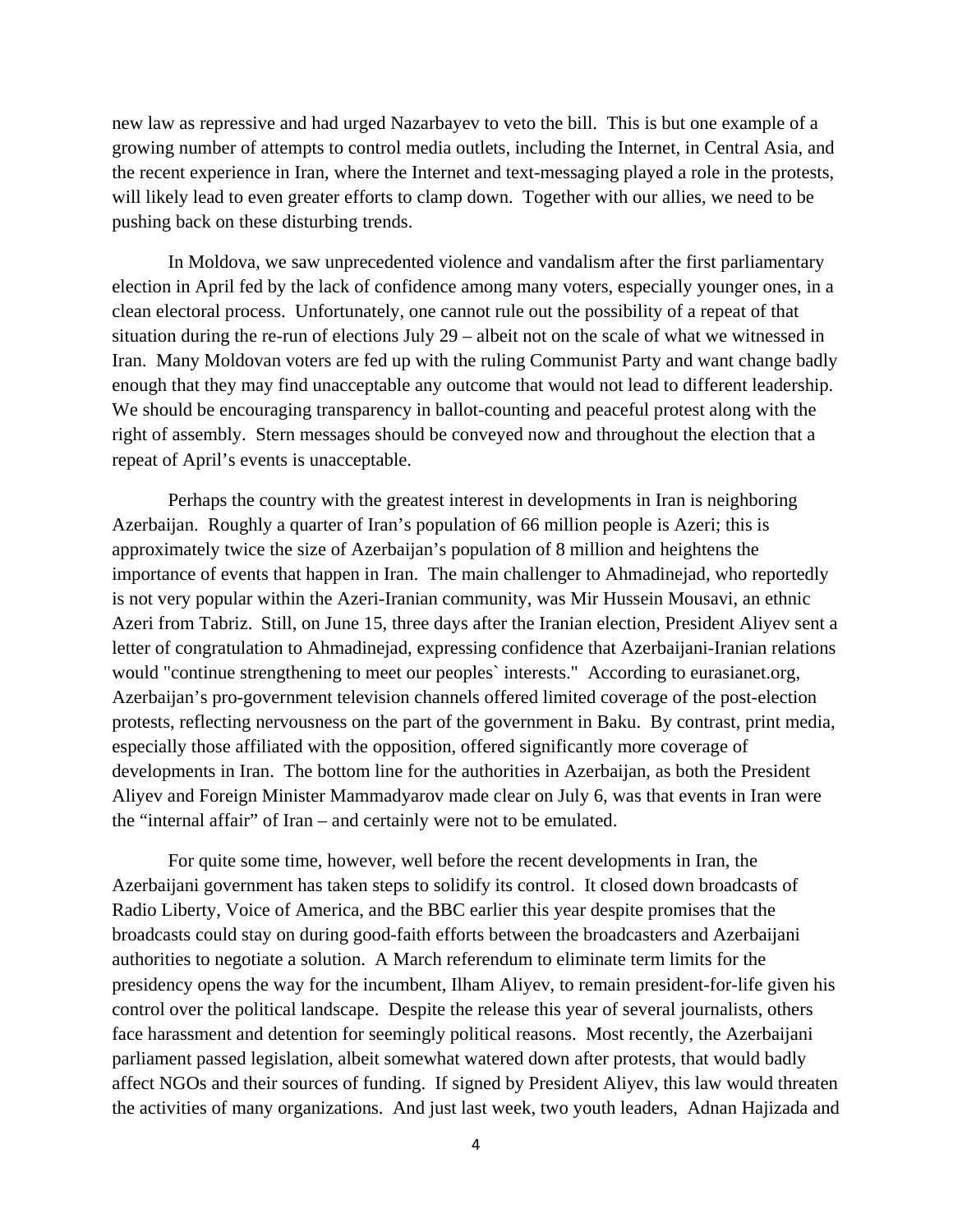Emin Milli, were beaten by unknown assailants but then arrested and detained by authorities and tried on spurious charges of hooliganism. They were convicted and sentenced to two months in jail over protests from many in the human rights and diplomatic communities; their assailants, meanwhile, were released.

The U.S. State Department's annual Human Rights Report released February 25 described the situation there this way: "The government's human rights record remained poor and worsened in some areas." It faulted Azerbaijan's presidential election last October for "serious restrictions on political participation and the media, pressure and restrictions on observers, and flawed vote counting and tabulation processes." It also cites harassment, arbitrary arrests, and detentions of critics and political opponents and restrictions on freedom of assembly.

Strengthened in his position after the controversial referendum on ending terms limits, President Aliyev should use his position to launch a liberalization campaign. He should do so not because the West wants him to but because such a move is in Azerbaijan's long-term interests and is the best guarantee against an Iran-like situation unfolding in his country. At the same time, we should be pressing him to veto the NGO law, free the remaining journalists still in detention, and return the suspended broadcasts to the air.

Armenia is another country keeping a close eye on the situation in Iran, given the deepening ties between the two over recent years. President Serzh Sarkisian traveled to Teheran this past April and signed a number of agreements. Some 5,000 Iranian nationals live in Armenia, and according to Iranian Press TV, 79% of them voted for Mousavi, only 15% for Ahmadinejad. Still, Sarkisian "warmly" congratulated Ahmadinejad and "the friendly people of Iran" on the election outcome. "I am confident that together with you we will continue our joint efforts to deepen and strengthen Armenian-Iranian relations in various fields," he said in a letter made public by his office. By contrast, a group of Armenian journalists appealed for the release of Iranian colleagues who had been arrested in the aftermath of the disputed election.

Armenia, too, has its share of problems in the area of democratic reform. The U.S. State Department's annual Human Rights Report noted that in 2008, the Armenian government's human rights record "deteriorated significantly during the year, with authorities and their agents committing numerous human rights abuses, particularly in connection with the presidential elections and the government's suppression of demonstrations that followed." Just last month, days before Iran's election, Sarkisian dissolved a task force established to investigate last year's deadly post-election violence in Yerevan in which ten people were killed; the reason given was the task force members' failure to "rid themselves of their political agendas." The opposition Armenian National Congress Party said it will continue to investigate the very sensitive events of March 1-2 instead. Dozens of protestors arrested in last year's demonstrations remain in jail. Controversy also surrounds May 31 municipal elections in Yerevan, which opposition parties allege were fraudulent. A Council of Europe election observation mission concluded that the municipal poll was largely "in compliance with European standards," notwithstanding "serious